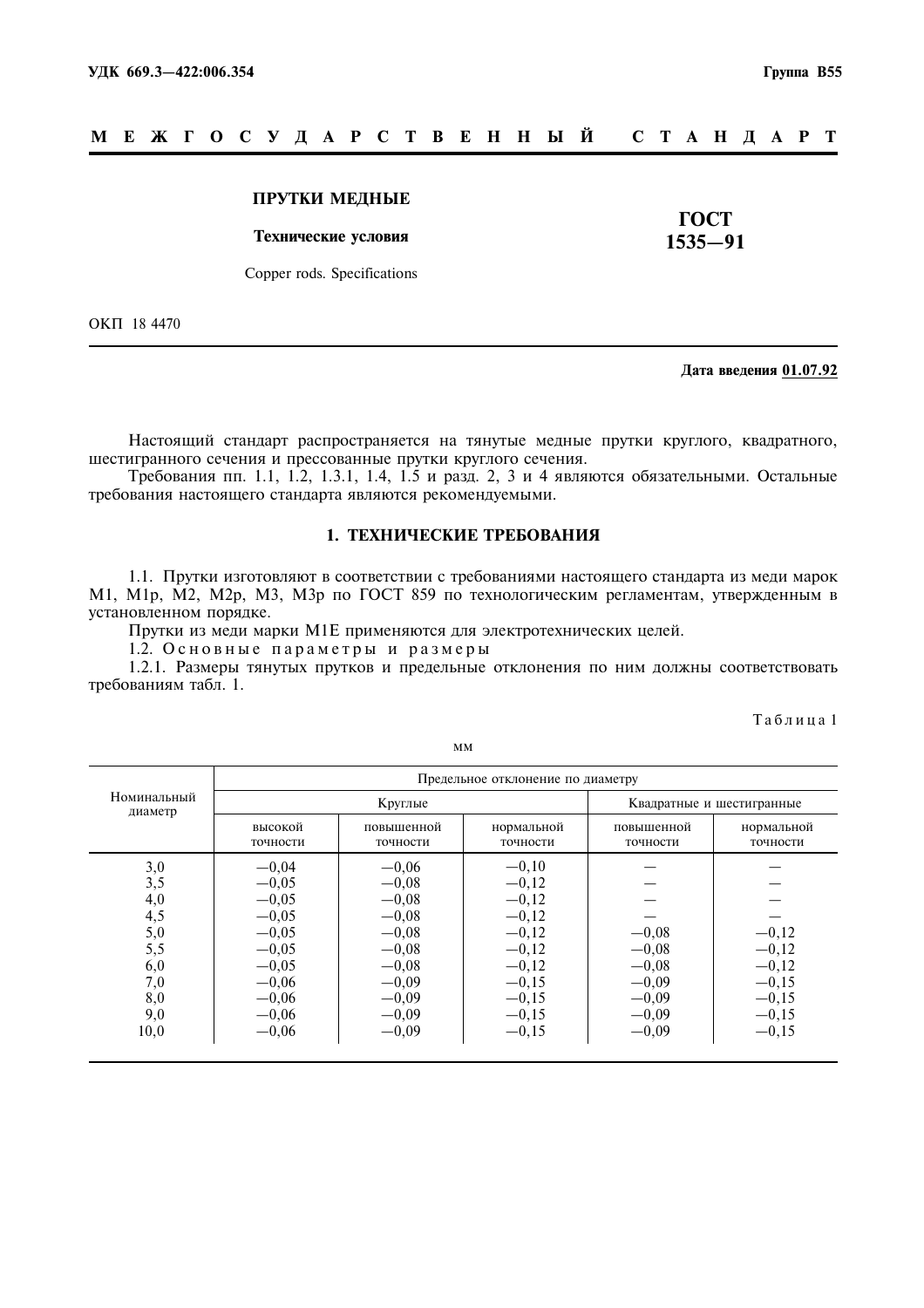|                        | Предельное отклонение по диаметру |                        |                        |                        |                           |  |  |
|------------------------|-----------------------------------|------------------------|------------------------|------------------------|---------------------------|--|--|
| Номинальный<br>диаметр | Круглые                           |                        |                        |                        | Квадратные и шестигранные |  |  |
|                        | высокой<br>точности               | повышенной<br>точности | нормальной<br>точности | повышенной<br>точности | нормальной<br>точности    |  |  |
| 11,0                   |                                   | $-0,11$                | $-0,18$                | $-0,11$                | $-0,18$                   |  |  |
| 12,0                   |                                   | $-0,11$                | $-0,18$                | $-0,11$                | $-0,18$                   |  |  |
| 13,0                   |                                   | $-0,11$                | $-0,18$                | $-0,11$                | $-0,18$                   |  |  |
| 14,0                   |                                   | $-0,11$                | $-0,18$                | $-0,11$                | $-0,18$                   |  |  |
| 15,0                   |                                   | $-0,11$                | $-0,18$                |                        |                           |  |  |
| 16,0                   |                                   | $-0,11$                | $-0,18$                |                        |                           |  |  |
| 17,0                   |                                   | $-0,11$                | $-0,18$                | $-0,11$                | $-0,18$                   |  |  |
| 18,0                   |                                   | $-0,11$                | $-0,18$                |                        |                           |  |  |
| 19,0                   |                                   | $-0,13$                | $-0,21$                | $-0,13$                | $-0,21$                   |  |  |
| 20,0                   |                                   | $-0,13$                | $-0,21$                |                        |                           |  |  |
| 21,0                   |                                   | $-0,13$                | $-0,21$                |                        |                           |  |  |
| 22,0                   |                                   | $-0,13$                | $-0,21$                | $-0,13$                | $-0,21$<br>$-0,21$        |  |  |
| 24,0                   |                                   | $-0,13$                | $-0,21$                | $-0,13$                |                           |  |  |
| 25,0                   |                                   | $-0,13$                | $-0,21$                |                        |                           |  |  |
| 27,0                   |                                   | $-0,13$                | $-0,21$                | $-0,13$                | $-0,21$                   |  |  |
| 28,0                   |                                   | $-0,13$                | $-0,21$                |                        |                           |  |  |
| 30,0                   |                                   | $-0,13$                | $-0,21$                | $-0,13$                | $-0,21$                   |  |  |
| 32,0                   |                                   | $-0,16$                | $-0,25$                | $-0,16$                | $-0,25$                   |  |  |
| 33,0                   |                                   | $-0,16$                | $-0,25$                |                        |                           |  |  |
| 35,0                   |                                   | $-0,16$                | $-0,25$                | $-0,16$                | $-0,25$                   |  |  |
| 36,0                   |                                   | $-0,16$                | $-0,25$                | $-0,16$                | $-0,25$                   |  |  |
| 38,0                   |                                   | $-0,16$                | $-0,25$                |                        |                           |  |  |
| 40,0                   |                                   | $-0,16$                | $-0,25$                |                        |                           |  |  |
| 41,0                   |                                   |                        |                        | $-0,16$                | $-0,25$                   |  |  |
| 45,0                   |                                   | $-0,16$                | $-0,25$                |                        |                           |  |  |
| 46,0                   |                                   | $-0,16$                | $-0,25$                |                        | $-0,25$                   |  |  |
| 50,0                   |                                   | $-0,16$                | $-0,25$                |                        | $-0,25$                   |  |  |

Примечания:

1. За диаметр квадратных и шестигранных прутков принимают диаметр вписанной окружности, т. е. расстояние между параллельными гранями прутка.

2. Площадь поперечного сечения и теоретическая масса 1 м круглых, квадратных и шестигранных прутков приведены в приложении 1.

1.2.2. Размеры круглых прессованных прутков и предельные отклонения по ним должны соответствовать указанным в табл. 2.

Таблица 2

| Номинальный диаметр | Предельное отклонение по диаметру |                     |  |  |
|---------------------|-----------------------------------|---------------------|--|--|
|                     | повышенной точности               | нормальной точности |  |  |
| 20                  |                                   | $-0,80$             |  |  |
| 22                  |                                   | $-0,80$             |  |  |
| 25                  |                                   | $-0,80$             |  |  |
| 28                  |                                   | $-0,80$             |  |  |
| 30                  |                                   | $-0,80$             |  |  |
| 32                  |                                   | $-1,00$             |  |  |
| 35                  |                                   | $-1,00$             |  |  |
| 38                  |                                   | $-1,00$             |  |  |
| 40                  |                                   | $-1,00$             |  |  |

 $MM$ 

 $\top$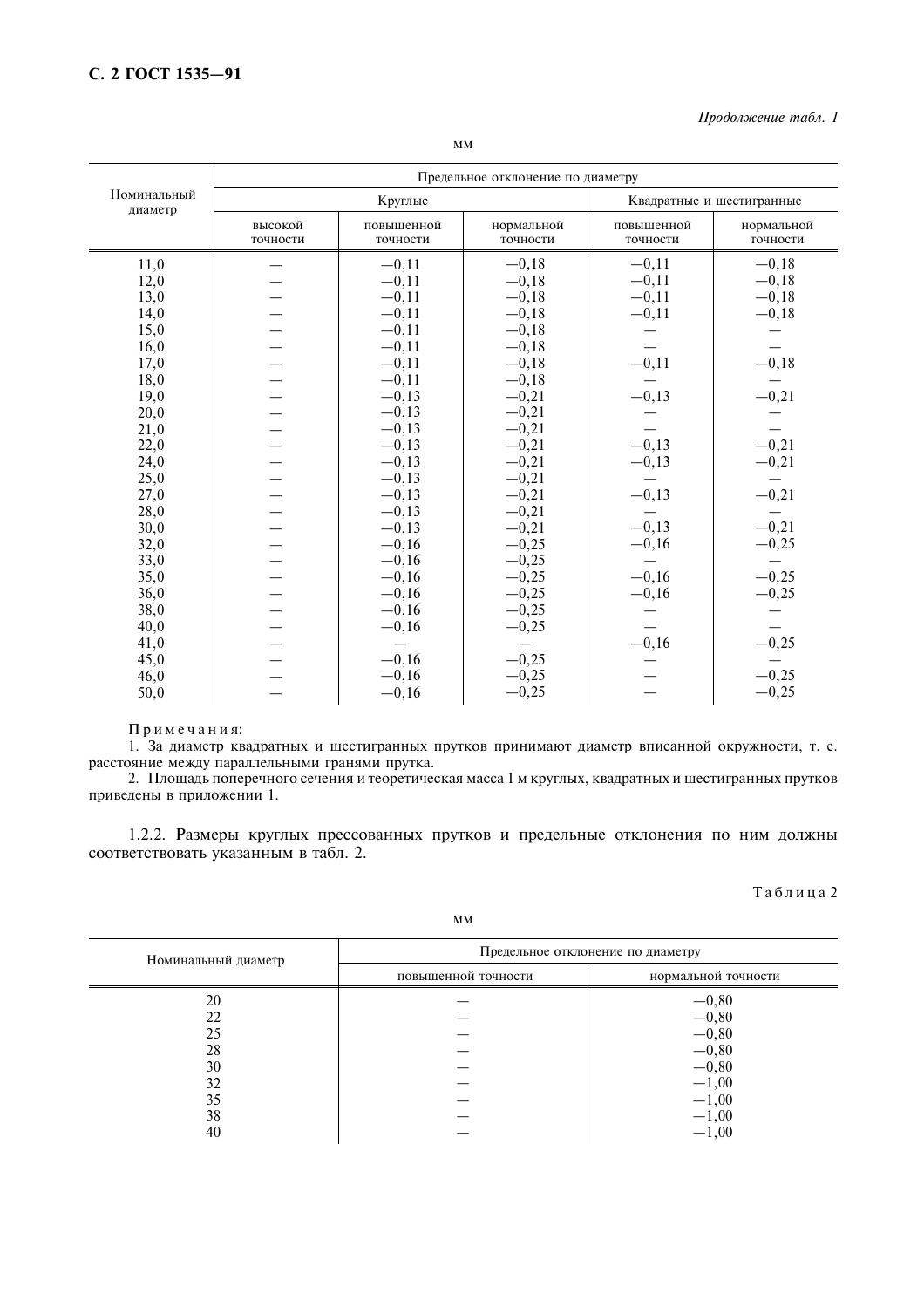## ГОСТ 1535-91 С. 3

Продолжение табл. 2

| Номинальный диаметр | Предельное отклонение по диаметру |                     |  |  |  |
|---------------------|-----------------------------------|---------------------|--|--|--|
|                     | повышенной точности               | нормальной точности |  |  |  |
| 42                  |                                   | $-1,00$             |  |  |  |
| 45                  |                                   | $-1,00$             |  |  |  |
| 48                  |                                   | $-1,00$             |  |  |  |
| 50                  |                                   | $-1,00$             |  |  |  |
| 55                  |                                   | $-1,20$             |  |  |  |
| 60                  |                                   | $-1,20$             |  |  |  |
| 65                  |                                   | $-1,20$             |  |  |  |
| 70                  |                                   | $-1,20$             |  |  |  |
| 75                  |                                   | $-1,20$             |  |  |  |
| 80                  |                                   | $-1,20$             |  |  |  |
| 85                  |                                   | $-1,40$             |  |  |  |
| 90                  |                                   | $-1,40$             |  |  |  |
| 95                  |                                   | $-1,40$             |  |  |  |
| 100                 |                                   | $-1,40$             |  |  |  |
| 110                 | $-1,7$                            | $-2,20$             |  |  |  |
| 120                 | $-1,7$                            | $-2,20$             |  |  |  |
| 130                 | $-1,7$                            | $-2,50$             |  |  |  |
| 140                 | $-1,7$                            | $-2,50$             |  |  |  |
| 150                 | $-1,7$                            | $-2,50$             |  |  |  |

 $\Pi$ римечание. Площадь поперечного сечения и теоретическая масса 1 м прессованных прутков приведены в приложении 2.

Условные обозначения прутков проставляются по схеме:

| Пруток<br>Способ изготовления                                                                                                                                                                                                                   | $\mathbf X$ | XX | $\mathbf X$ | $\mathbf X$                                                                   | . | XX | XX | ГОСТ 1535-91 |
|-------------------------------------------------------------------------------------------------------------------------------------------------------------------------------------------------------------------------------------------------|-------------|----|-------------|-------------------------------------------------------------------------------|---|----|----|--------------|
| Форма сечения                                                                                                                                                                                                                                   |             |    |             |                                                                               |   |    |    |              |
| Точность изготовления                                                                                                                                                                                                                           |             |    |             |                                                                               |   |    |    |              |
| Состояние                                                                                                                                                                                                                                       |             |    |             |                                                                               |   |    |    |              |
| Размеры сечения                                                                                                                                                                                                                                 |             |    |             |                                                                               |   |    |    |              |
| Длина                                                                                                                                                                                                                                           |             |    |             |                                                                               |   |    |    |              |
| Марка                                                                                                                                                                                                                                           |             |    |             |                                                                               |   |    |    |              |
| Особые условия                                                                                                                                                                                                                                  |             |    |             |                                                                               |   |    |    |              |
| Обозначение стандарта                                                                                                                                                                                                                           |             |    |             |                                                                               |   |    |    |              |
| при следующих сокращениях:<br>Способ изготовления:<br>холоднодеформированный (тянутый)<br>горячедеформированный (прессованный)<br>Форма сечения:<br>круглый<br>квадратный<br>шестигранный<br>Точность изготовления:<br>нормальная<br>повышенная |             |    |             | $-\frac{\pi}{\Gamma}$<br>$-$ KP;<br>$-$ KB;<br>$ III$ .<br>$- H;$<br>$-\Pi$ ; |   |    |    |              |
| высокая                                                                                                                                                                                                                                         |             |    |             | $- B$ .                                                                       |   |    |    |              |
| Состояние:<br>мягкое                                                                                                                                                                                                                            |             |    |             | $- M;$                                                                        |   |    |    |              |
| полутвердое                                                                                                                                                                                                                                     |             |    |             | $-\Pi$ ;                                                                      |   |    |    |              |
| твердое                                                                                                                                                                                                                                         |             |    |             | $-\mathsf{T}$ .                                                               |   |    |    |              |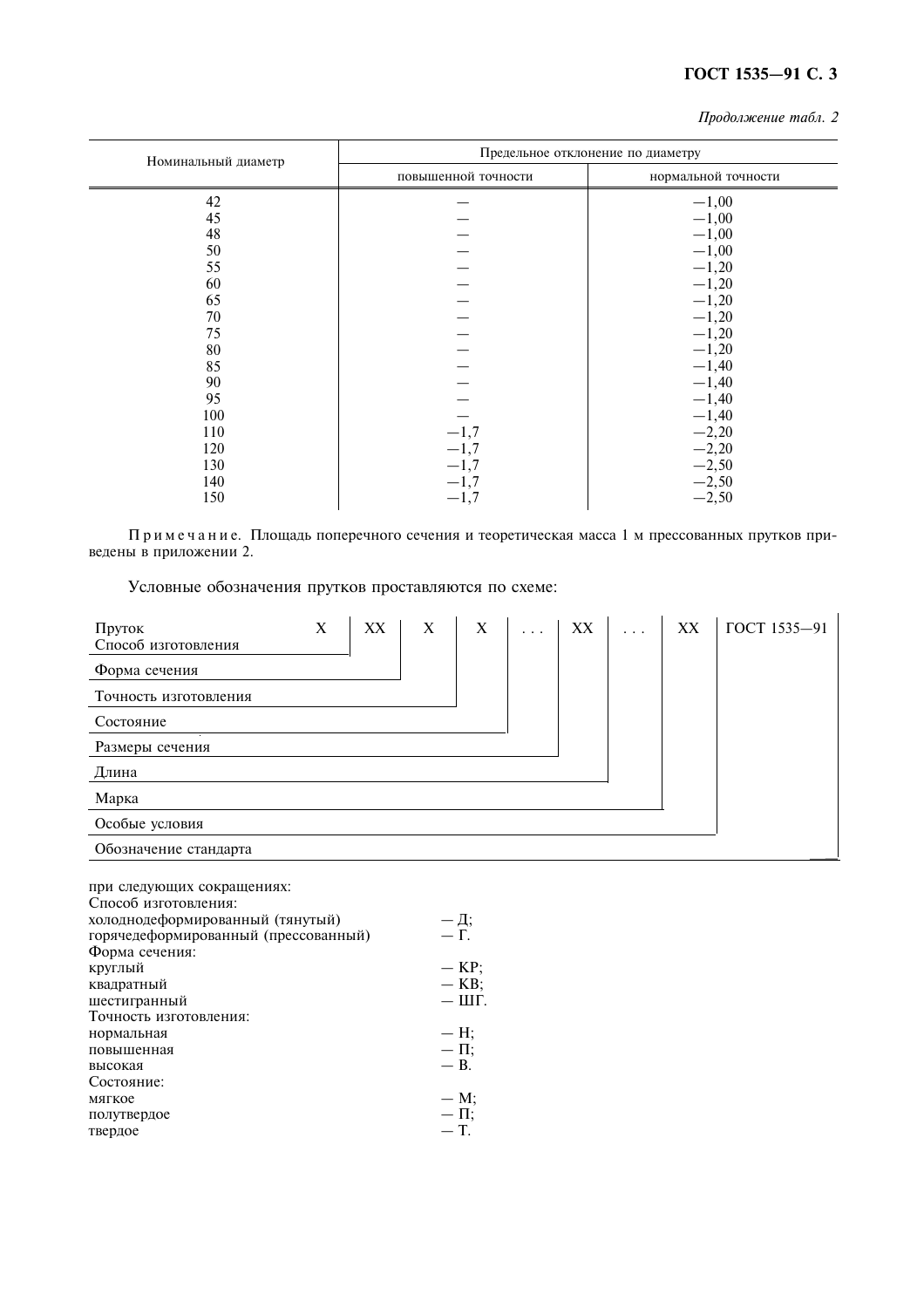### С. 4 ГОСТ 1535-91

| Длина:                                             |                 |
|----------------------------------------------------|-----------------|
| немерная                                           | — НД:           |
| кратная мерная                                     | — КД:           |
| в бухтах                                           | $-$ 6T.         |
| Особые условия:                                    |                 |
| для обработки на автоматах                         | $-$ AB;         |
| мягкое состояние повышенной пластичности           | $-\mathbf{J}$ : |
| полутвердое состояние повышенной пластичности - P; |                 |
| твердое состояние повышенной пластичности          | $-\mathbf{y}$ . |

Вместо отсутствующего показателя ставят знак «Х» (кроме обозначения длины и особых условий).

Примеры условных обозначений:

Пруток тянутый, круглый, высокой точности изготовления, твердый, диаметром 10 мм, немерной длины из меди марки M1, предназначенный для обработки на автоматах:

#### Пруток ДКРВТ 10 НД М1 АВ ГОСТ 1535-91

То же, тянутый, шестигранный, повышенной точности изготовления, мягкий, диаметром 19 мм, длиной 3000 мм, из меди марки М2:

#### Пруток ДШГПМ 19х3000 М2 ГОСТ 1535-91

То же, тянутый, квадратный, нормальной точности изготовления, полутвердый, диаметром 10 мм, длиной кратной 1500 мм, из меди марки М3:

#### Пруток ДКВНП 10х1500 КД МЗ ГОСТ 1535-91

То же, прессованный, круглый, диаметром 35 мм, немерной длины, из меди марки М3;

Пруток ГКРХХ 35 НЛ МЗ ГОСТ 1535-91

1.3. Характеристики

1.3.1. Характеристики базового исполнения

1.3.1.1. По состоянию материала тянутые прутки изготовляются:

мягкими (отожженными);

полутвердыми;

твердыми.

1.3.1.2. Поверхность прутков должна быть свободной от загрязнений, затрудняющих ее визуальный осмотр, без трешин и расслоений. На поверхности допускаются мелкие плены, вмятины, раковины, риски, задиры, кольцеватость, следы правки, если они при контрольной зачистке не выводят прутки за предельные отклонения по диаметру.

На поверхности прутков допускаются цвета побежалости.

На твердых и полутвердых прутках допускаются следы смазки.

1.3.1.3. В прутках не допускаются внутренние дефекты в виде раковин, неметаллических включений, пресс-утяжин.

Конец прутка, примыкающий к пресс-остатку, обрезают до полного удаления пресс-утяжины, трещин и расслоений.

1.3.1.4. Отклонение от формы поперечного сечения (овальность, отклонение от угла) допускается в пределах допусков по размерам.

1.3.1.5. Допускается закругление продольных ребер тянутых прутков квадратного и шестигранного сечений для размеров, указанных ниже:

до 25 мм включительно — радиусом до 0,5 мм;

св. 25 м — радиусом до 10 мм.

1.3.1.6. Прутки изготовляют нормальной точности по диаметру. Диаметры тянутых и прессованных прутков нормальной точности изготовления и предельные отклонения по ним должны соответствовать указанным в табл. 1 и 2.

1.3.1.7. Прутки изготовляют:

а) немерной длины:

 $2 - 5$  м – диаметром до 40 мм включ.;

 $1-4$  м – лиаметром св. 40 ло 80 мм включ.: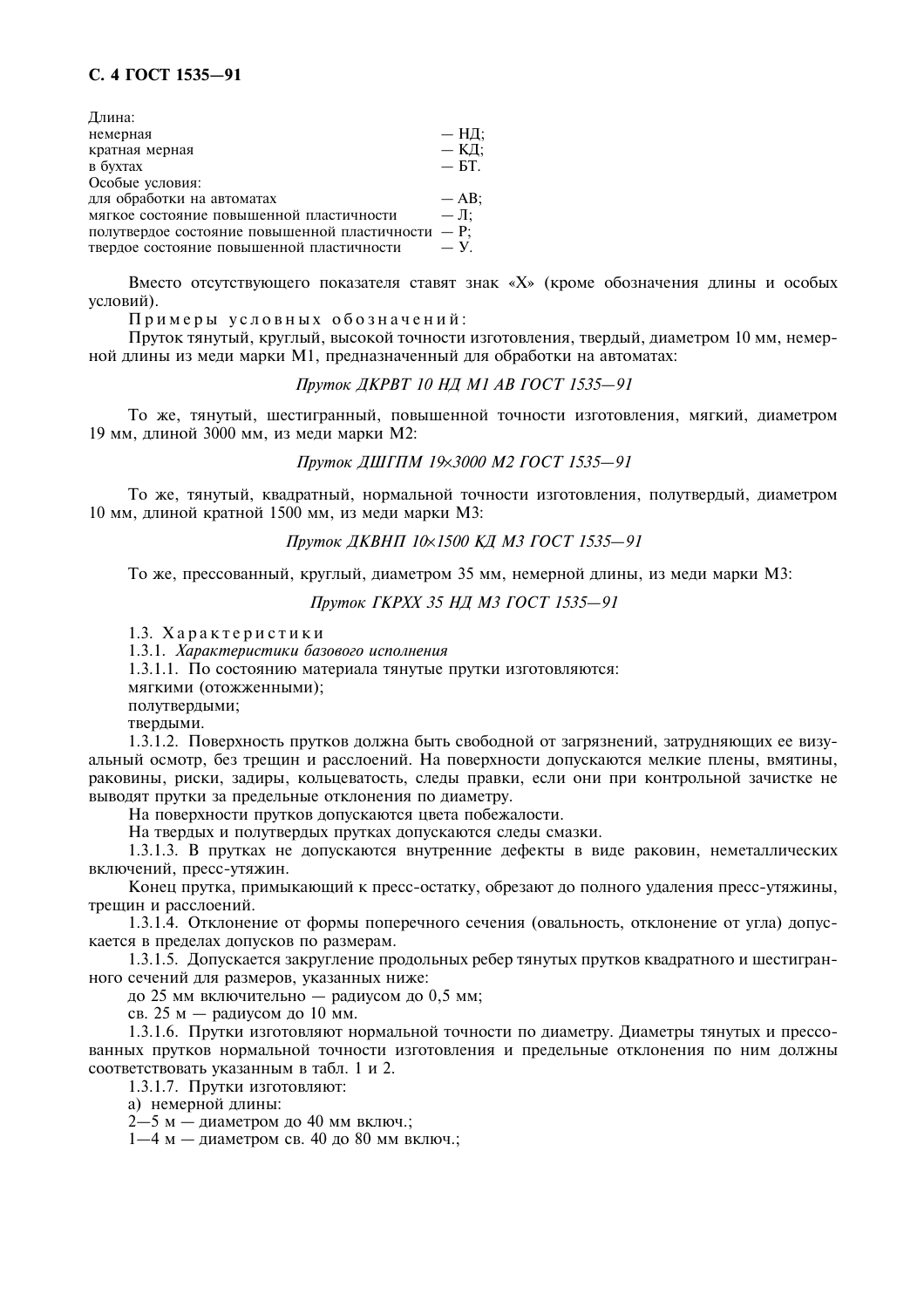$1-3$  м — лиаметром св. 80 ло 100 мм включ.:

 $0.5-2$  м — диаметром св. 100 мм;

б) допускается прутки немерной длины изготовлять меньшей длины, чем указано в подпункте а, но не менее 1 м для прутков диаметром до 40 мм включительно, и не менее 0,5 м для прутков лиаметром свыше 40 мм до 100 мм включительно, в количестве не более 10 % массы партии;

в) для тянутых прутков всех размеров мерной длины в пределах немерной допуск по длине должен быть не более 15 мм.

Концы прутков диаметром до 28 мм допускается обрубать, при этом косина реза не регламентируется.

Лопускается лля тянутых прутков мерной ллины лиаметром ло 28 мм, изготовляемых с обрубленными концами, предельные отклонения по длине устанавливать по согласованию изготовителя с потребителем.

1.3.1.8. Предельное отклонение скручивания ( $\Delta$ ) квадратных и шестигранных прутков с расстоянием между параллельными гранями от 17 мм в твердом и полутвердом состояниях не должно превышать 2 мм на 1 м длины прутка.

Допуск скручивания на общую длину прутка не должен превышать произведения скручивания на 1 м на общую длину прутка в метрах.

Скручивание тянутых прутков в полутвердом и твердом состояниях размером до 17 мм, в мягком состоянии и прессованных прутков не регламентируется.

1.3.1.9. Кривизна прутков на 1 м длины не должна превышать норм, приведенных в табл. 3.

Таблина 3

| Способ изготовления прутков и                                 | Кривизна на 1 м длины прутка при диаметре, мм |              |               |         |  |  |
|---------------------------------------------------------------|-----------------------------------------------|--------------|---------------|---------|--|--|
| состояние материала                                           | от 5 до 18                                    | св. 18 до 50 | св. 50 до 120 | св. 120 |  |  |
| Тянутые твердые и полутвердые                                 | 2,0                                           | 2,0          |               |         |  |  |
| Тянутые твердые и полутвердые<br>(для обработки на автоматах) | 1.25                                          | 1.0          | ___           |         |  |  |
| Прессованные                                                  |                                               |              | 6,0           | 10,0    |  |  |

Общая кривизна прутка не должна превышать произведения кривизны на 1 м на общую длину прутка в метрах.

Примечание. Кривизна тянутых мягких прутков и прутков в бухтах не нормируется.

1.3.1.10. Механические свойства прутков должны соответствовать требованиям, приведенным в табл. 4.

Таблина 4

| Способ изготовления              | Диаметр прутков, | Временное                                            |          | Относительное удлинение, %, не менее |  |  |
|----------------------------------|------------------|------------------------------------------------------|----------|--------------------------------------|--|--|
| прутков и состояние<br>материала | MM               | сопротивление $R_m$ , МПа<br>$(KTC/MM^2)$ , не менее | $A_{10}$ | $A_5$                                |  |  |
| Тянутые мягкие                   | $3 - 50$         | 200(20)                                              | 35       | 40                                   |  |  |
| Тянутые полутвердые              | $3 - 50$         | 240(24)                                              | 10       |                                      |  |  |
| Тянутые твердые                  | $3 - 50$         | 270(28)                                              |          |                                      |  |  |
| Прессованные                     | $20 - 150$       | 190(19)                                              | 30       | 35                                   |  |  |

Примечание. Относительное удлинение определяют на длинных  $(A_{10})$  или коротких  $(A_5)$  образцах.

1.3.1.11. Удельное электрическое сопротивление прутков в мягком состоянии, изготовленных из меди марки М1Е диаметром до 50 мм, должно быть не более 17,48 $\cdot 10^{-9}$ Ом $\cdot$ м (0,01748 Ом $\cdot$ мм<sup>2</sup>/м).

Удельное электрическое сопротивление прутков в полутвердом, твердом и прессованном состояниях не определяют.

1.3.2. Характеристики исполнения, устанавливаемые по требованию потребителя

1.3.2.1. Прутки изготовляют повышенной и высокой точности по диаметру.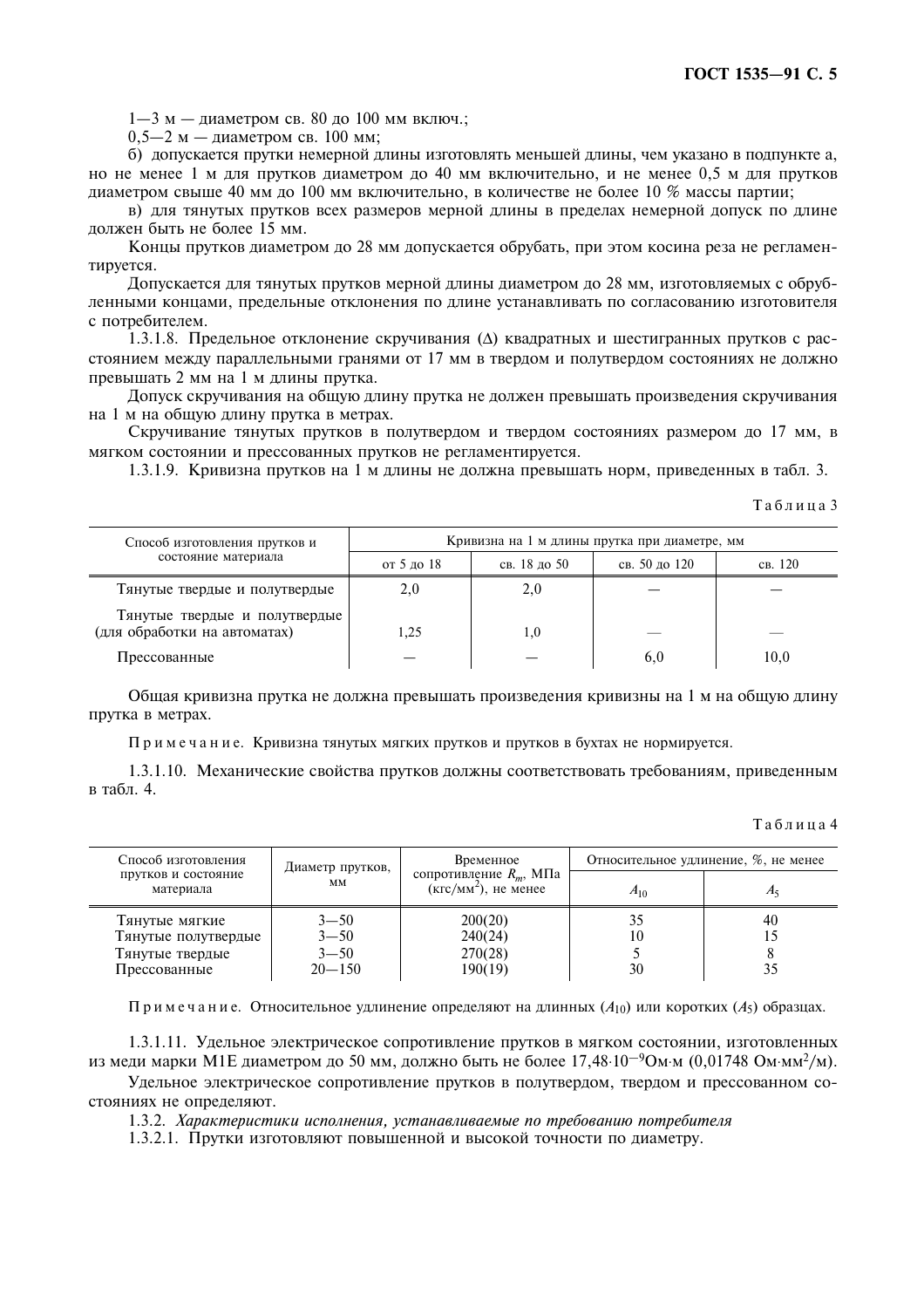### С. 6 ГОСТ 1535-91

Диаметры тянутых прутков повышенной точности и высокой точности изготовления и прессованных прутков повышенной точности изготовления и предельные отклонения по ним должны соответствовать указанным в табл. 1 и 2.

1.3.2.2. Прутки изготовляют:

а) мерной длины в пределах немерной с предельными отклонениями по длине:

6 мм - для тянутых прутков всех размеров;

15 мм - для прессованных прутков диаметром до 80 мм включ.;

20 мм - для прессованных прутков диаметром св. 80 мм;

б) кратной мерной длины в пределах немерной с припуском 5 мм на каждый рез и с допуском по длине в соответствии с подпунктом а.

Прутки должны быть ровно обрезаны и не иметь значительных заусенцев.

Косина реза не лолжна превышать половины прелельного отклонения по ллине прутка.

1.3.2.3. Прутки диаметром до 100 мм включительно немерной длины изготовляют без прутков меньшей длины, указанной в п. 1.3.1.76.

1.3.2.4. Предельное отклонение скручивания ( $\Delta$ ) на общую длину квадратных и шестигранных прутков с расстоянием между параллельными сторонами от 17 мм в твердом и полутвердом состояниях не лолжно превышать 5 мм.

1.3.2.5. Прессованные прутки диаметром свыше 50 до 100 мм изготовляют повышенной точности по кривизне с кривизной не более 4,5 мм на 1 м длины прутка.

1.3.2.6. Тянутые прутки изготовляют с отклонением от формы поперечного сечения в пределах половины допусков по размерам.

1.3.2.7. Тянутые прутки изготовляют повышенной пластичности. Нормы механических свойств прутков должны соответствовать указанным в табл. 5.

Таблина 5

|                      | Временное                    |                                                                     | Относительное удлинение, %, не менее |
|----------------------|------------------------------|---------------------------------------------------------------------|--------------------------------------|
| MM                   | менее                        | $A_{10}$                                                            | $A\varsigma$                         |
| $3 - 50$<br>$3 - 50$ | 210(22)<br>240(24)           | 40<br>L5                                                            | 45                                   |
|                      | Диаметр прутков,<br>$3 - 50$ | сопротивление, $R_m$ ,<br>MПа (кгс/мм <sup>2</sup> ), не<br>290(30) |                                      |

1.3.2.8. Удельное электрическое сопротивление тянутых прутков в полутвердом и твердом состояниях и прессованных прутков, изготовленных из меди марки M1E диаметром до 50 мм включительно, должно быть не более  $17,90 \cdot 10^{-9}$  Ом м  $(0,01790 \text{ OM} \cdot \text{mm}^2/\text{M})$ .

1.3.3. Характеристики исполнения, устанавливаемые по согласованию изготовителя с потребителем

1.3.3.1. Прутки изготовляют промежуточных размеров по диаметру с предельными отклонениями для следующего большего размера, указанными в табл. 1 и 2.

1.3.3.2. Прутки круглые тянутые диаметром свыше 10 мм изготовляют высокой точности, при этом допуски устанавливают по согласованию изготовителя с потребителем.

1.3.3.3. Прутки изготовляют длиной, превышающей указанную в п. 1.3.1.7а. При этом требования к косине реза, кривизне, скручиванию, радиусу закругления продольных ребер и качеству поверхности устанавливают по согласованию потребителя с изготовителем.

1.3.3.4. Тянутые прутки диаметром до 18 мм включительно изготовляют в бухтах массой до 140 кг.

1.3.3.5. Концы прутков диаметром от 28 до 80 мм должны быть обрублены, при этом косину реза не регламентируют.

Предельные отклонения по длине мерных прутков с обрубленными концами устанавливают по согласованию потребителя с изготовителем.

1.3.3.6. Прутки немерной длины изготовляют меньшей длины, но не менее 0,5 м для прутков диаметром от 20 до 100 мм в количестве не более 20 % массы партии.

1.3.3.7. Прутки изготовляют других размеров. При этом предельные отклонения, требования к качеству поверхности, скручиванию, кривизне, косине реза устанавливают по согласованию потребителя с изготовителем.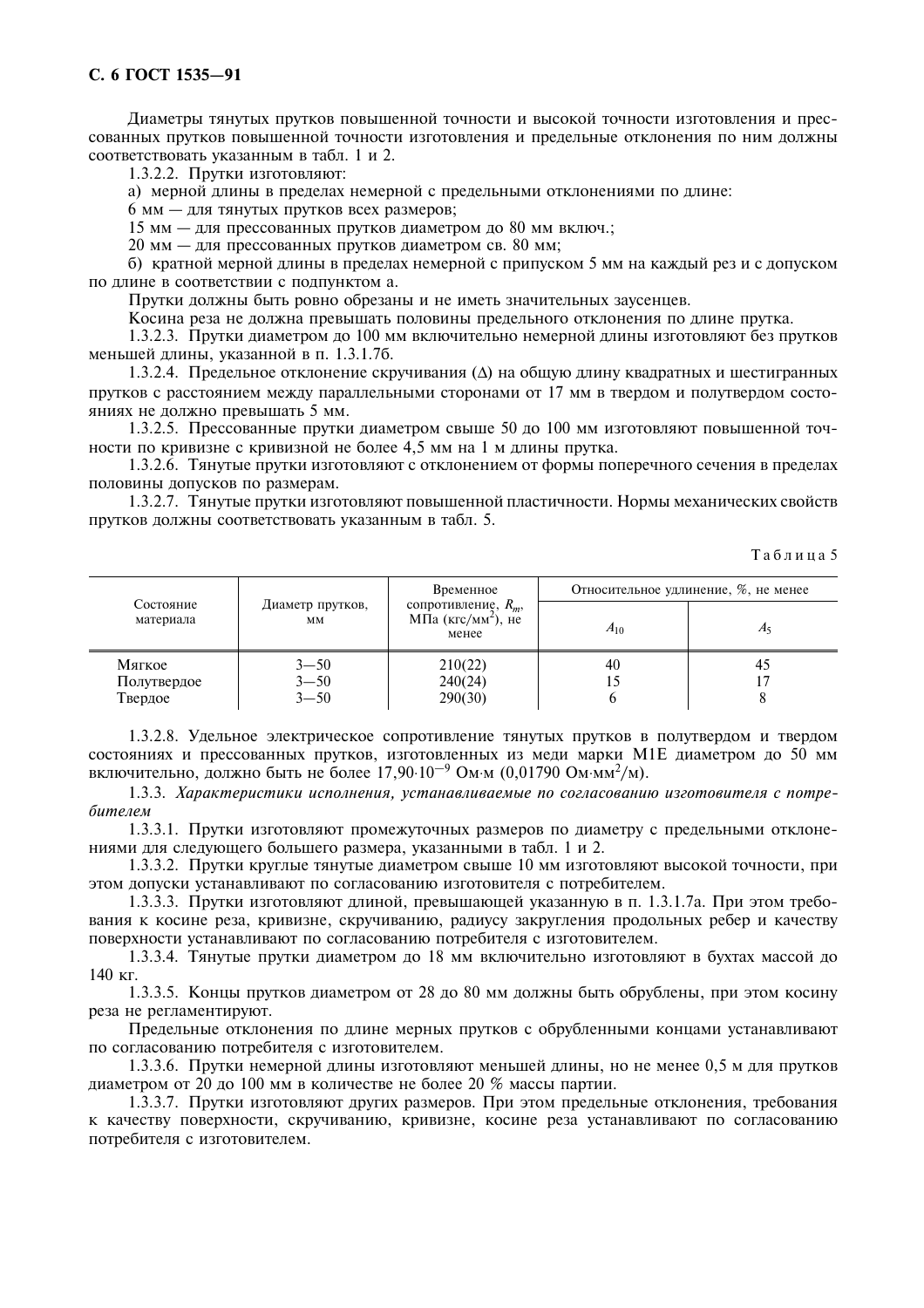1.3.3.8. Для прутков из меди марок М1р, М2, М2р, М3, М3р определяют удельное электрическое сопротивление.

1.4. Маркировка

1.4.1. К каждому пучку (бухте) прикрепляют металлический или деревянный ярлык, на котором указывают:

товарный знак или наименование и товарный знак предприятия-изготовителя; условное обозначение прутков:

номер партии;

клеймо технического контроля или номер контролера ОТК.

1.4.2. На каждом прутке диаметром более 35 мм должны быть выбиты:

товарный знак предприятия-изготовителя;

марка меди.

1.4.3. Если тянутые прутки предназначаются для обработки на автоматах, на ярлыках и в документах о качестве после размера дополнительно указывают буквы АВ.

1.5. Упаковка

1.5.1. Прутки диаметром 35 мм и менее связывают в пучки, состоящие не менее чем из трех прутков. Масса пучка должна быть не более 80 кг. Пучок должен быть перевязан в два оборота проволокой диаметром не менее 1,2 мм по ГОСТ 3282 не менее чем в двух местах, а при длине прутков свыше 3 м — не менее чем в трех местах так, чтобы исключить взаимное перемещение прутков в пучке. Концы проволоки соединяют скруткой не менее пяти витков.

Прутки диаметром 18 мм и менее допускается связывать в бухты массой не более 140 кг. Каждая бухта должна быть перевязана проволокой по ГОСТ 3282 не менее чем в трех местах равномерно по окружности бухты.

По согласованию с потребителем допускается связывать прутки диаметром 35 мм и менее в пучки массой до 500 кг. Каждый пучок должен быть перевязан проволокой в два оборота диаметром не менее 3 мм по ГОСТ 3282 или лентой размером не менее 0,3×30 мм по ГОСТ 3560 не мене чем в трех местах равномерно по длине пучка так, чтобы исключалось взаимное перемещение прутков в пучке.

По требованию потребителя тянутые прутки диаметром до 10 мм включительно высокой и повышенной точности упаковывают в 1-2 слоя в синтетические или нетканые материалы по нормативно-технической документации, обеспечивающие сохранность качества прутков, и перевязывают поверх упаковочного материала проволокой любого диаметра по ГОСТ 3282 не менее чем в двух местах.

Укрупнение грузовых мест в транспортные пакеты проводят по нормативно-технической локументации. Габаритные размеры пакетов — по ГОСТ 24597 и нормативно-технической локументации.

Масса транспортного пакета при транспортировании в крытых вагонах не должна превышать  $1250$  KT.

Допускается транспортировать прутки в пакетах массой до 1500 кг без увязки в пучки при отсутствии перегрузки в пути.

1.5.2. Пакетирование пучков, бухт и отдельных прутков, не связанных в пучки, проводят на поддонах по ГОСТ 9557 или без поддонов с использованием брусков высотой не менее 50 мм с обвязкой проволокой диаметром не менее 2 мм в два оборота по ГОСТ 3282, или лентой размерами не менее  $0.3 \times 30$  мм по ГОСТ 3560, или с использованием пакетируемых строп из проволоки по ГОСТ 3282 диаметром не менее 5 мм со скруткой не менее трех витков. Концы проволоки соединяют скруткой не менее 5 витков, ленты - в замок.

Упаковка продукции в районы Крайнего Севера и приравненные к ним районы — по ГОСТ 15846.

В качестве упаковки и упаковочных материалов могут применяться также и другие виды упаковки и упаковочных материалов по нормативно-технической документации, по прочности не уступающие указанным в стандарте и обеспечивающие сохранность качества продукции.

По согласованию изготовителя с потребителем может быть использована многооборотная Tapa.

Требования в отношении особых видов упаковки следует согласовать при заказе.

(Измененная редакция, Изм. № 1).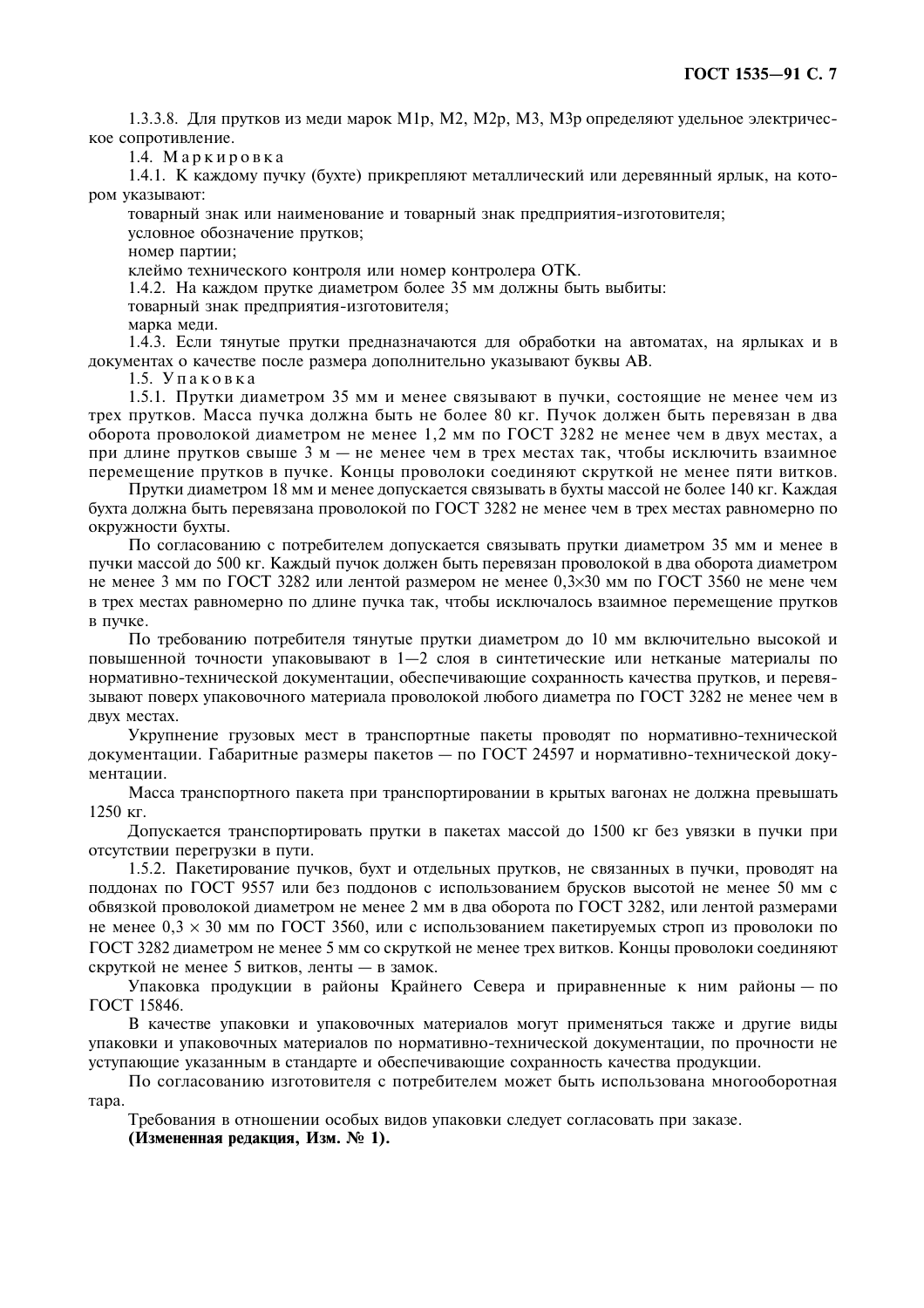#### 2. ПРИЕМКА

2.1. Прутки к приемке предъявляют партиями. Партия должна состоять из прутков одной марки меди, одного размера, одного способа изготовления, одного состояния материала, одной точности изготовления. Партия должна быть оформлена одним документом о качестве, содержащим:

товарный знак или наименование предприятия-изготовителя и товарный знак;

условное обозначение прутков;

результаты испытаний (по требованию потребителя);

химический состав (для прессованных и тянутых в полутвердом и твердом состояниях прутков из сплава M1E):

номер партии;

массу нетто партии.

Масса партии не должна превышать 6000 кг.

Допускается по согласованию с потребителем оформлять один документ о качестве на несколько партий прутков, отгружаемых одновременно одному потребителю.

2.2. Для контроля размеров и качества поверхности прутков применяют одноступенчатый нормальный план выборочного контроля по альтернативному признаку в соответствии с ГОСТ 18242\*, с приемочным уровнем дефектности 4,0 %. План выборочного контроля приведен в табл. 6. Отбор прутков в выборку осуществляют «вслепую» (методом наибольшей объективности) по ГОСТ 18321.

Таблина 6

| Количество прутков (бухт) в партии,<br>ШТ. | Количество контролируемых прутков<br>$(6yxr)$ , шт. | Браковочное число |
|--------------------------------------------|-----------------------------------------------------|-------------------|
| $4 - 25$                                   |                                                     |                   |
| $26 - 90$                                  |                                                     |                   |
| $91 - 150$                                 | 20                                                  |                   |
| $151 - 280$                                | 32                                                  |                   |
| $281 - 500$                                | 50                                                  |                   |
| $501 - 1200$                               | 80                                                  |                   |
| $1201 - 3200$                              |                                                     |                   |

Примечание. Если объем партии не превышает 3 прутка, то проверке подвергают каждый пруток.

Партия считается не соответствующей требованиям пп. 1.2.1, 1.2.2, 1.3.1.2, 1.3.1.4, 1.3.1.5, 1.3.1.7в, 1.3.2.2а, 1.3.2.6, если количество дефектных прутков в выборке больше или равно браковочному числу, приведенному в табл. 6.

Допускается изготовителю проводить сплошной контроль качества поверхности и размеров прутков.

Допускается изготовителю контролировать качество поверхности и размеров прутков в процессе производства.

2.3. Для проверки скручивания отбирают не менее пяти прутков или пяти пучков от кажлых 3000 кг партии и менее. Если в партии менее пяти прутков или пяти пучков, то контролируют 100 % прутков.

2.4. Для проверки кривизны отбирают не менее трех прутков или трех пучков от каждых 3000 кг партии и менее.

2.5. Для определения механических свойств и электрического сопротивления отбирают два прутка, два пучка или две бухты от каждых 3000 кг партии и менее. Механические свойства прутков контролируют по требованию потребителя.

2.6. Для определения химического состава отбирают два прутка, два пучка или две бухты от кажлых 3000 кг и менее. Химический состав прутков контролируют по требованию потребителя.

У изготовителя допускается отбор проб от расплавленного металла. Для определения химического состава меди марки М1 отбор проб от расплавленного металла проводят от каждой плавки или от каждой разливки.

\*На территории Российской Федерации действует ГОСТ Р 50779.71-99.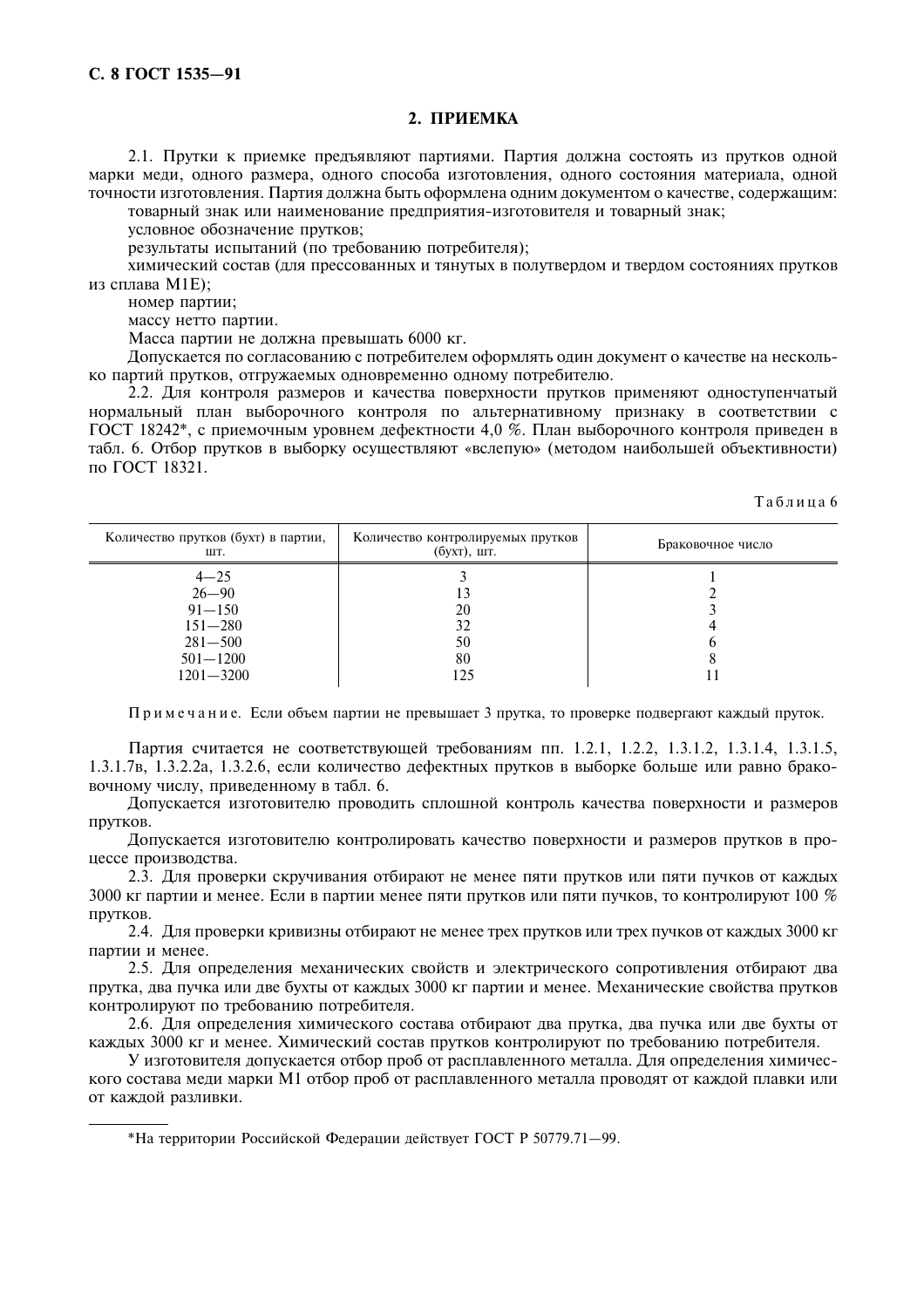2.7. Для определения внутренних дефектов отбирают два прутка, два пучка или две бухты от кажлых 3000 кг партии и менее.

Проверку на наличие внутренних дефектов проводят по требованию потребителя на прутках лиаметром свыше 20 мм.

2.8. При получении неудовлетворительных результатов испытаний, хотя бы по одному из показателей по пп. 2.3–2.7, по нему проводят повторные испытания на удвоенной выборке, взятой от той же партии.

Результаты повторных испытаний распространяют на всю партию.

### 3. МЕТОЛЫ КОНТРОЛЯ

3.1. Поверхность прутков осматривают без применения увеличительных приборов.

3.2. Контроль размеров прутков проводят микрометром. Длину прутков измеряют рулеткой или металлической линейкой. Радиус закругления продольных ребер определяют шаблоном (радиусомером). Косину реза проверяют угольником, линейкой, щупом. Допускается применение других, в том числе механизированных, способов, обеспечивающих требуемую точность.

3.3. Скручивание, кривизну, косину реза, овальность, отклонение от угла прутков проверяют по ГОСТ 26877.

Для проверки скручивания и кривизны от каждого пучка, взятого от партии, отбирают по ОДНОМУ ПРУТКУ.

3.4. Для контроля размеров прутков, указанных в пп. 3.2 и 3.3, применяют следующие измерительные инструменты:

микрометр с ценой деления 0.01 мм по ГОСТ 6507:

рулетку по ГОСТ 7502;

металлическую линейку по ГОСТ 427:

шаблон (радиусомер) по ТУ 2-034-228;

угольник поверочный 90° по ГОСТ 3749:

щупы по ТУ 2-034-225;

поверочную линейку длиной 1 м по ГОСТ 8026.

Допускается применение шаблонов в других измерительных инструментах, обеспечивающих требуемую точность.

3.5. Испытание прутков на растяжение (определение временного сопротивления разрыву и относительного удлинения после разрыва) проводят на образцах, взятых от каждого отобранного от партии прутка или бухты. От каждого пучка, взятого от партии, отбирают по одному прутку и от каждого из прутков берут один образец. Испытание проводят по ГОСТ 1497.

Отбор и подготовку образцов для испытаний на растяжение проводят по ГОСТ 24047.

3.6. Определение удельного электрического сопротивления прутков диаметром до 50 мм включительно проволят по ГОСТ 7229 или другими методами по методикам, утвержденным в установленном порядке.

В случае возникновения разногласий удельное электрическое сопротивление указанных прутков определяют по ГОСТ 7229.

Для определения удельного электрического сопротивления от каждого отобранного прутка или бухты отбирают один образец. От каждого пучка, взятого от партии, отбирают один пруток.

3.7. Химический состав определяют по ГОСТ 25086, ГОСТ 13938.1 - ГОСТ 13938.13,  $\Gamma$ OCT 9717.1 -  $\Gamma$ OCT 9717.3.

Отбор и подготовка проб для химического анализа - по ГОСТ 24231.

Для проверки химического состава отбирают по одному образцу от каждого отобранного прутка или бухты и по одному образцу от каждого пучка.

Допускается изготовителю контролировать содержание висмута, сурьмы, мышьяка, серы, кислорода — один раз в три месяца при условии гарантии их содержания требованиям ГОСТ 859.

Лопускается определять химический состав другими методами, точность которых не ниже приведенных в стандарте.

При возникновении разногласий в оценке качества химический состав прутков определяют по ГОСТ 25086, ГОСТ 13938.1 - ГОСТ 13938.13.

3.8. Для проверки прутков на наличие внутренних дефектов от каждого пучка, взятого от партии, отбирают по олному прутку.

Проверку прутков на наличие внутренних дефектов проводят неразрушающим методом кон-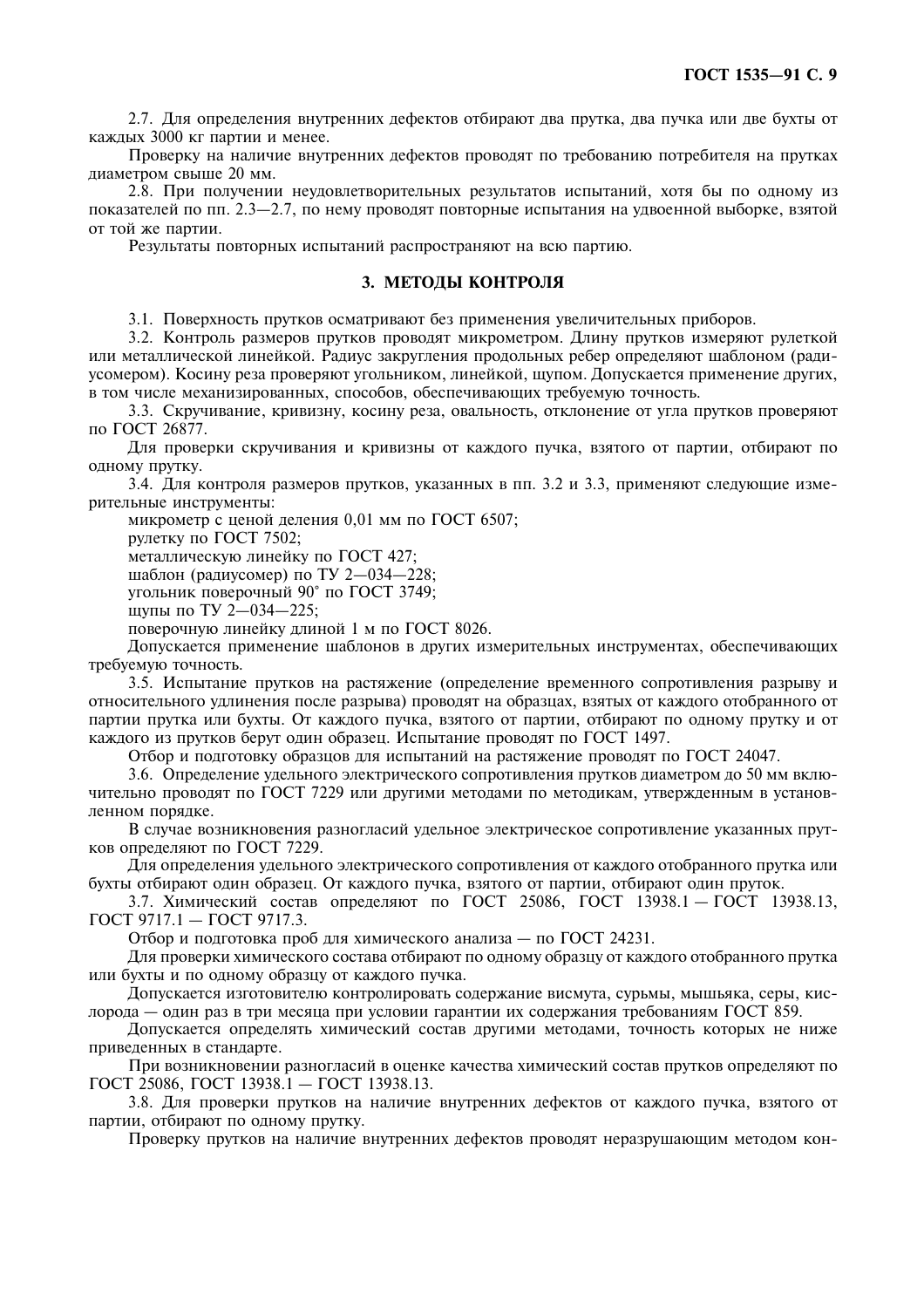троля по методике, приведенной в приложении 6 ГОСТ 2060, или другими методами, позволяющими выявить дефекты, указанные в п. 1.3.1.3, по согласованным изготовителем с потребителем методикам.

3.9. Допускается по согласованию изготовителя с потребителем применять статистические методы контроля механических свойств, значений скручивания и кривизны прутков.

3.10. Допускается изготовителю применять другие методы испытаний, обеспечивающие точность, установленную в настоящем стандарте. При возникновении разногласий в определении показателя контроль проводят методом, указанным в стандарте.

## 4. ТРАНСПОРТИРОВАНИЕ И ХРАНЕНИЕ

4.1. Транспортирование прутков длиной до 3 м проводят транспортом всех видов в крытых транспортных средствах в соответствии с правилами перевозки грузов, действующими на транспорте ланного вила.

Транспортные средства для прутков длиной более 3 м определяют в соответствии с правилами перевозки грузов, действующими на транспорте данного вида.

4.2. Транспортная маркировка — по ГОСТ 14192 с нанесением надписи номера партии в месте, свободном от транспортной маркировки.

4.3. Прутки должны храниться в крытых складских помещениях в условиях, исключающих механические поврежления, возлействие влаги и активных химических вешеств.

При соблюдении указанных условий хранения потребительские свойства не меняются.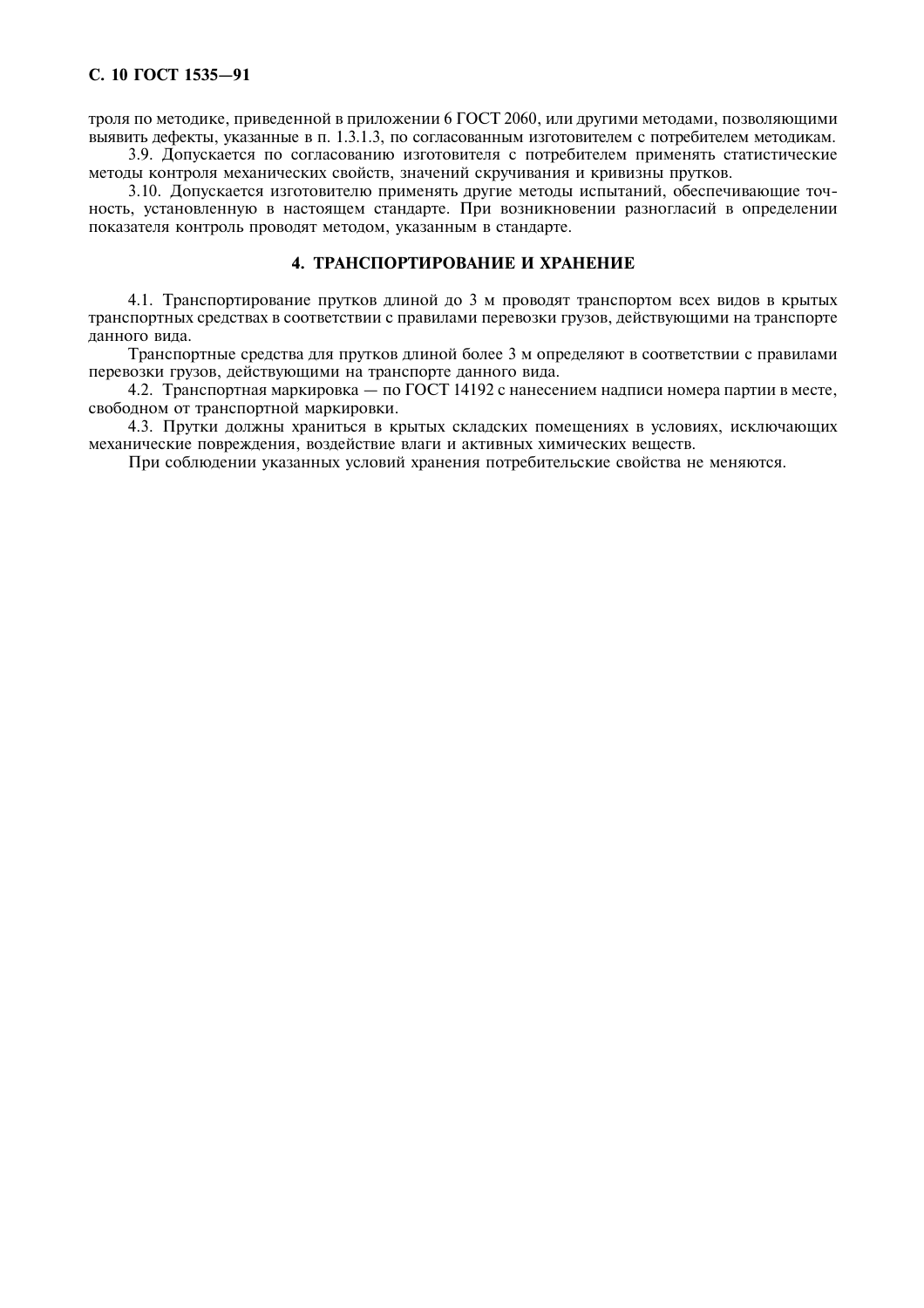## ГОСТ 1535-91 С. 11

#### ПРИЛОЖЕНИЕ 1 Справочное

# Площадь поперечного сечения и теоретическая масса 1 м тянутых прутков

| Номинальный |         | Площадь поперечного сечения прутков, мм <sup>2</sup> |              |         | Теоретическая масса 1 м прутков, кг |              |  |
|-------------|---------|------------------------------------------------------|--------------|---------|-------------------------------------|--------------|--|
| диаметр, мм | круглых | квадратных                                           | шестигранных | круглых | квадратных                          | шестигранных |  |
| 3,0         | 7,07    |                                                      |              | 0,063   |                                     |              |  |
| 3,5         | 9,62    |                                                      |              | 0,086   |                                     |              |  |
| 4,0         | 12,57   |                                                      |              | 0,110   |                                     |              |  |
| 4,5         | 15,90   |                                                      |              | 0,140   |                                     |              |  |
| 5,0         | 19,60   | 25,0                                                 | 21,7         | 0,170   | 0,23                                | 0,19         |  |
| 5,5         | 23,80   | 30,3                                                 | 26,2         | 0,210   | 0,27                                | 0,23         |  |
| 6,0         | 28,30   | 36,0                                                 | 31,2         | 0,250   | 0,32                                | 0,28         |  |
| 7,0         | 38,50   | 49,0                                                 | 42,4         | 0,340   | 0,44                                | 0,38         |  |
| 8,0         | 50,30   | 64,0                                                 | 55,4         | 0,450   | 0,57                                | 0,49         |  |
| 9,0         | 63,60   | 81,0                                                 | 70,2         | 0,570   | 0,72                                | 0,62         |  |
| 10,0        | 78,50   | 100,0                                                | 86,6         | 0,700   | 0,89                                | 0,77         |  |
| 11,0        | 95,00   | 121,0                                                | 104,8        | 0,850   | 1,08                                | 0,93         |  |
| 12,0        | 113,10  | 141,0                                                | 124,7        | 1,010   | 1,28                                | 1,11         |  |
| 13,0        | 132,70  | 169,0                                                | 145,4        | 1,180   | 1,50                                | 1,29         |  |
| 14,0        | 153,90  | 196,0                                                | 169,7        | 1,370   | 1,74                                | 1,51         |  |
| 15,0        | 176,70  |                                                      |              | 1,570   |                                     |              |  |
| 16,0        | 201,10  |                                                      |              | 1,790   |                                     |              |  |
| 17,0        | 226,90  | 289,0                                                | 250,3        | 2,020   | 2,57                                | 2,23         |  |
| 18,0        | 254,50  |                                                      |              | 2,270   | $\overline{\phantom{0}}$            |              |  |
| 19,0        | 283,40  | 361,0                                                | 312,6        | 2,520   | 3,21                                | 2,78         |  |
| 20,0        | 314,20  |                                                      |              | 2,800   |                                     |              |  |
| 21,0        | 346,20  |                                                      |              | 3,080   |                                     |              |  |
| 22,0        | 380,10  | 484,0                                                | 419,1        | 3,380   | 4,31                                | 3,74         |  |
| 24,0        | 452,20  | 576,0                                                | 498,8        | 4,020   | 5,13                                | 4,44         |  |
| 25,0        | 490,90  |                                                      |              | 4,370   |                                     |              |  |
| 27,0        | 572,30  | 729,0                                                | 631,0        | 5,090   | 6,49                                | 5,62         |  |
| 28,0        | 615,80  |                                                      |              | 5,480   |                                     |              |  |
| 30,0        | 706,90  | 900,0                                                | 779,0        | 6,290   | 8,01                                | 6,94         |  |
| 32,0        |         | 1024,0                                               | 887,0        |         | 9,11                                | 7,54         |  |
| 33,0        | 854,9   |                                                      |              | 7,810   |                                     |              |  |
| 35,0        | 962,1   |                                                      |              | 8,560   |                                     |              |  |
| 36,0        |         | 1296,0                                               | 1122,0       |         | 11,53                               | 9,99         |  |
| 38,0        | 1134,1  |                                                      |              | 10,09   |                                     |              |  |
| 40,0        | 1256,6  |                                                      |              | 11,18   |                                     |              |  |
| 41,0        |         | 1681,0                                               | 1456,0       |         | 14,96                               | 12,96        |  |
| 45,0        | 1590,4  |                                                      |              | 14,16   |                                     |              |  |
| 46,0        |         | 2116,0                                               | 1832,0       |         | 18,83                               | 16,30        |  |
| 50,0        | 1963,5  | 2500,0                                               | 2190,0       | 17,48   | 22,23                               | 19,50        |  |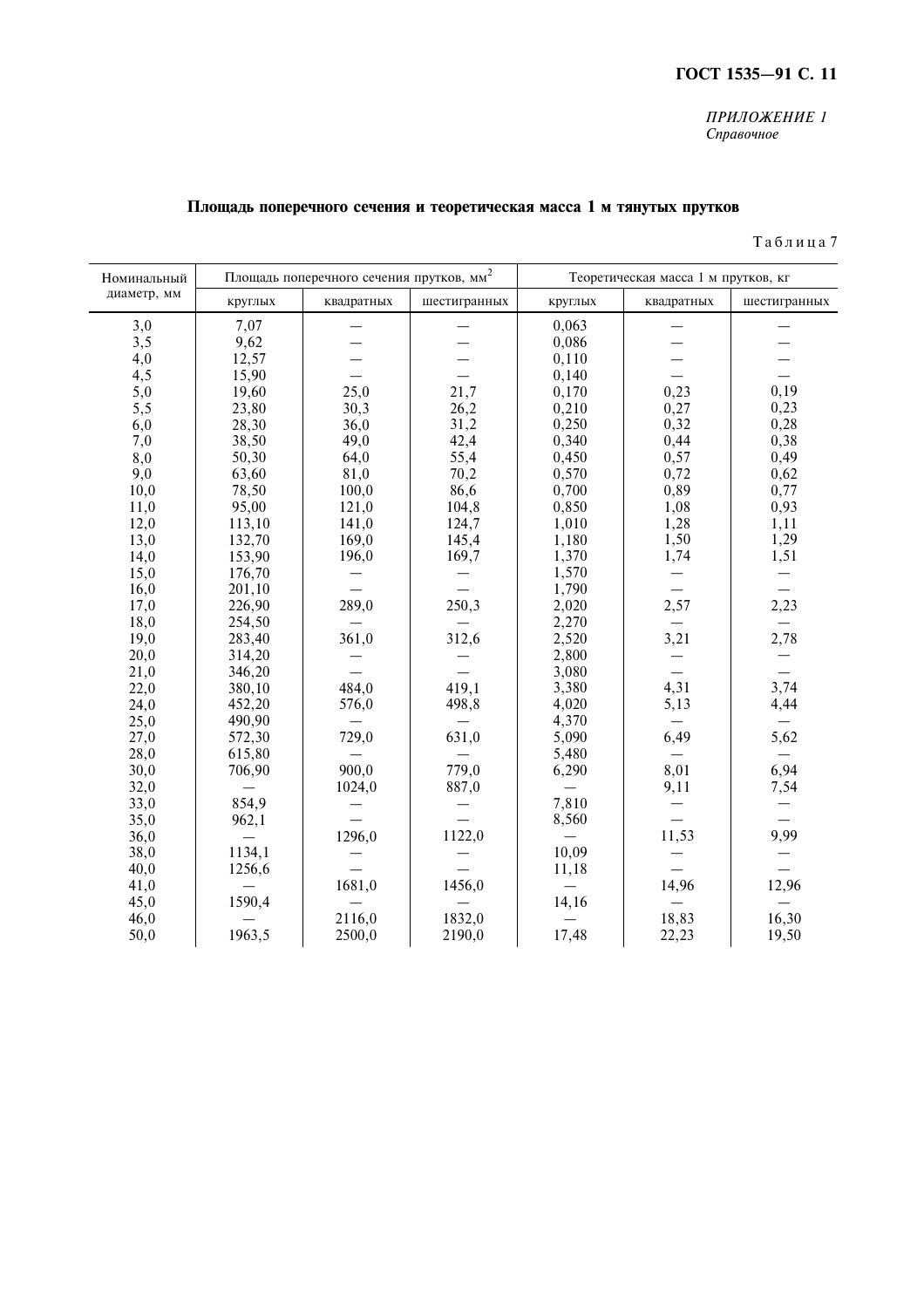### ПРИЛОЖЕНИЕ 2 Справочное

## Площадь поперечного сечения и теоретическая масса 1 м прессованных прутков

#### Таблица 8

| Номинальный<br>диаметр, мм | Площадь<br>поперечного<br>сечения прутков,<br>$MM^2$ | Теоретическая<br>масса 1 м<br>прутков, кг | Номинальный<br>диаметр, мм | Площадь<br>поперечного<br>сечения прутков,<br>$MM^{\sim}$ | Теоретическая<br>масса 1 м<br>прутков, кг |
|----------------------------|------------------------------------------------------|-------------------------------------------|----------------------------|-----------------------------------------------------------|-------------------------------------------|
| 20                         | 314,2                                                | 2,80                                      | 60                         | 2827,4                                                    | 25,16                                     |
| 22                         | 380,1                                                | 3,38                                      | 65                         | 3318,3                                                    | 29,53                                     |
| 25                         | 490,9                                                | 4,37                                      | 70                         | 3848,5                                                    | 34,25                                     |
| 28                         | 615,8                                                | 5,48                                      | 75                         | 4417,9                                                    | 39,31                                     |
| 30                         | 706,9                                                | 6,29                                      | 80                         | 5026,6                                                    | 44,74                                     |
| 32                         | 804,2                                                | 7,15                                      | 85                         | 5674,5                                                    | 50,45                                     |
| 35                         | 962,1                                                | 8,56                                      | 90                         | 6361,7                                                    | 56,60                                     |
| 38                         | 1133,5                                               | 10, 10                                    | 95                         | 7084.6                                                    | 63,05                                     |
| 40                         | 1256,6                                               | 11,18                                     | 100                        | 7854,0                                                    | 69,86                                     |
| 42                         | 1384,7                                               | 12,32                                     | 110                        | 9503,3                                                    | 34,57                                     |
| 45                         | 1590,4                                               | 14,16                                     | 120                        | 11309,7                                                   | 100,66                                    |
| 48                         | 1808,6                                               | 16,10                                     | 130                        | 13273,3                                                   | 113,00                                    |
| 50                         | 1963,5                                               | 17,48                                     | 140                        | 15398,3                                                   | 136,85                                    |
| 55                         | 2375,8                                               | 21,15                                     | 150                        | 17671,5                                                   | 157,09                                    |

Примечание. Плотность меди 8,9 г/см<sup>3</sup>.